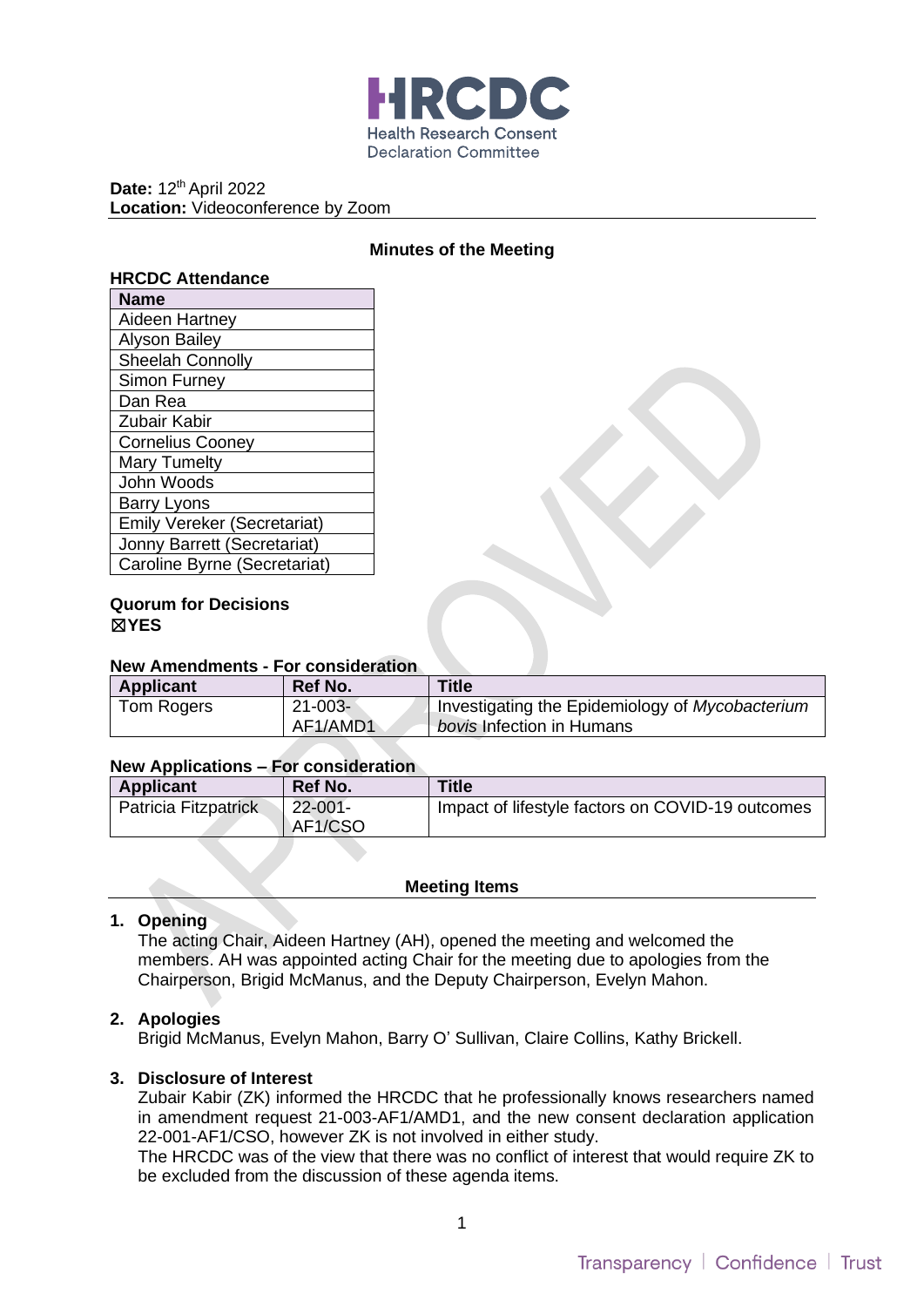

#### **4. Minutes of the last meeting**

Draft minutes of 8<sup>th</sup> March 2022 were circulated in advance of the meeting and were approved by the HRCDC.

#### **5. Matters arising**

The HRCDC were informed that the HRCDC 2021 Annual Activities Report has been furnished to the Minister for Health.

| Reference ID:          | 21-013-AF1                                                                                                                                                                                                                                                                                                                                                                                                |
|------------------------|-----------------------------------------------------------------------------------------------------------------------------------------------------------------------------------------------------------------------------------------------------------------------------------------------------------------------------------------------------------------------------------------------------------|
| Lead Applicant:        | Maeve Mullooly                                                                                                                                                                                                                                                                                                                                                                                            |
| Lead Data Controller:  | National Screening Service and The Royal College of Surgeons in<br>Ireland                                                                                                                                                                                                                                                                                                                                |
| Title:                 | Mammographic breast density and breast cancer outcomes in a<br>population-based breast screening programme'                                                                                                                                                                                                                                                                                               |
| Research Objective:    | See HRCDC Meeting minutes of 7th September 2021                                                                                                                                                                                                                                                                                                                                                           |
| Points to Discuss:     | Condition #1/Patient and Public involvement activity report                                                                                                                                                                                                                                                                                                                                               |
| <b>HRCDC Comments:</b> | • The HRCDC were provided with the Applicant's report on public<br>and patient involvement (PPI) activity that was carried out as a<br>condition attached to the consent declaration, made on 7 <sup>th</sup><br>September 2021. The continuation of the consent declaration<br>was contingent on the Applicant's report on the PPI activities<br>undertaken in advance of processing data for the study. |
|                        | • The report described the extensive PPI engagement that has<br>been undertaken to date, which includes two separate PPI<br>panels that provided views on the importance of the study, the<br>use of participant data, a communications strategy, and<br>importance of the ability of participants to opt out of the study,<br>should they wish to do so.                                                 |
|                        | • The HRCDC was of the view that the report was satisfactory and<br>commended the level of PPI engagement described within. The<br>Secretariat will forward a formal response letter to the Applicant<br>on behalf of the HRCDC noting the report as satisfactory.                                                                                                                                        |

#### **6. Live consent declaration**

# **7. Amendments**

| мныштаны                   |                                                                    |
|----------------------------|--------------------------------------------------------------------|
| Reference ID:              | 21-003-AF1/AMD1                                                    |
| Lead Applicant:            | Tom Rogers                                                         |
| Data Controller:           | St. James's Hospital                                               |
|                            | Trinity College Dublin [NEW DATA CONTROLLER]                       |
| Title:                     | Investigating the Epidemiology of Mycobacterium bovis Infection in |
|                            | <b>Humans</b>                                                      |
| <b>Research Objective:</b> | See minutes of 13th April 2021 & 18th May 2021                     |
| Purpose of                 | The purpose of the amendment is to add Trinity College Dublin      |
| Amendment:                 | (TCD) as a joint controller of the study with St James's Hospital  |
|                            | 'SJH).                                                             |
| <b>HRCDC Comments:</b>     | The Chair introduced the amendment request and invited the         |
|                            | Secretariat to provide further details on the amendment.           |
|                            |                                                                    |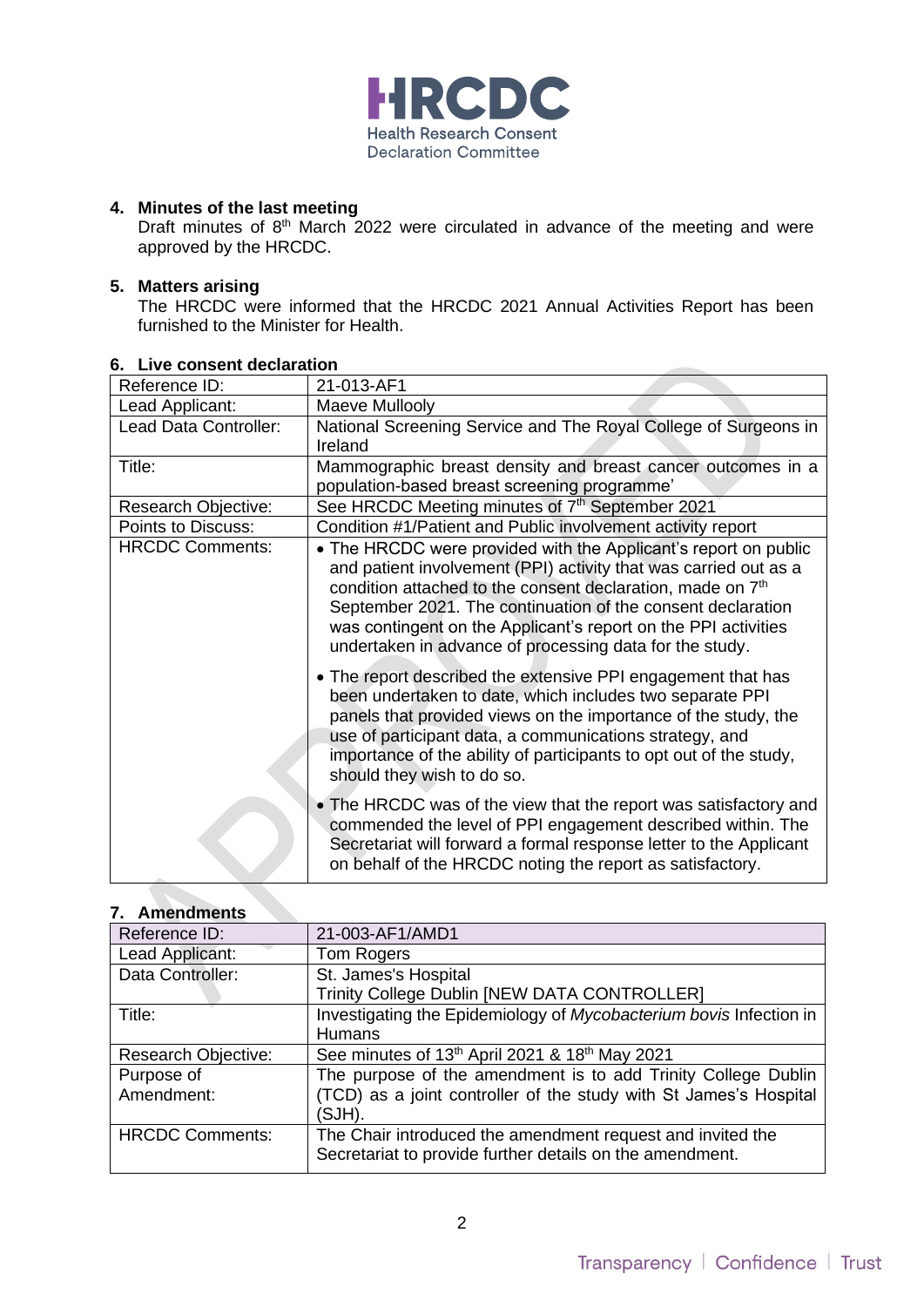

| The Secretariat highlighted that TCD were designated as a data<br>processor in the original application form, however, given the<br>change in the roles of the researchers, TCD are now deemed to<br>be a joint data controller for the study.<br>It was noted that the amendment does not affect the data<br>processing activities outlined in the original HRCDC application,<br>including those who will have access to the personal data and<br>medical records for the purpose of this study.                                                                                                                                                                                                                                                                                                                                                                                                                                                                                                                                                                                                                                                                                                                                                                                                                                                                                                                                        |
|-------------------------------------------------------------------------------------------------------------------------------------------------------------------------------------------------------------------------------------------------------------------------------------------------------------------------------------------------------------------------------------------------------------------------------------------------------------------------------------------------------------------------------------------------------------------------------------------------------------------------------------------------------------------------------------------------------------------------------------------------------------------------------------------------------------------------------------------------------------------------------------------------------------------------------------------------------------------------------------------------------------------------------------------------------------------------------------------------------------------------------------------------------------------------------------------------------------------------------------------------------------------------------------------------------------------------------------------------------------------------------------------------------------------------------------------|
| The Chair requested members to indicate their approval to amend<br>the conditional consent declaration and invited members to<br>comment.                                                                                                                                                                                                                                                                                                                                                                                                                                                                                                                                                                                                                                                                                                                                                                                                                                                                                                                                                                                                                                                                                                                                                                                                                                                                                                 |
| Based on the information provided, it was the consensus of the<br>HRCDC that the amendment to the consent declaration can be<br>approved. The decision was based on the following discussion<br>points:                                                                                                                                                                                                                                                                                                                                                                                                                                                                                                                                                                                                                                                                                                                                                                                                                                                                                                                                                                                                                                                                                                                                                                                                                                   |
| <b>Safeguards</b><br>• The HRCDC queried what safeguards will be implemented to<br>protect the personal data, including safeguards regarding the<br>access to the medical records by TCD.<br>• It was noted that the researcher previously employed as a TCD<br>Research Fellow, will continue to access the medical records,<br>completing this study as TCD medical student under the<br>supervision of the Principal Investigator in SJH.<br>• The Secretariat highlighted that confirmation was previously<br>provided as part of the original HRCDC application that an<br>appropriate data agreement is in place between SJH and TCD.<br>It was noted that a change in role from data processor to a joint<br>data controller would necessitate updating the existing<br>agreements/arrangements to ensure continued compliance with<br>GDPR and the standard attached condition.<br>• It was highlighted that the amendment request form referred to a<br>joint controller arrangement between SJH and TCD. It was also<br>commented that universities and hospitals commonly have<br>overarching agreements in place with regards to collaborative<br>research studies.<br>• The HRCDC was of the view that both data controllers should<br>ensure that the joint controller arrangement clearly sets out the<br>roles and responsibilities of each party, including access to the<br>medical records by the TCD medical student. |
| <b>Ethics approval</b><br>• The HRCDC queried whether the necessary research ethics<br>committee (REC) approval had been obtained to cover this<br>amendment. The Secretariat confirmed that a copy of the REC<br>approval has been provided by the Applicant.                                                                                                                                                                                                                                                                                                                                                                                                                                                                                                                                                                                                                                                                                                                                                                                                                                                                                                                                                                                                                                                                                                                                                                            |
| <b>Transparency measures</b><br>• The Applicant provided a copy of the study's privacy notice,<br>which was unchanged to the version submitted with the original<br>HRCDC application form.                                                                                                                                                                                                                                                                                                                                                                                                                                                                                                                                                                                                                                                                                                                                                                                                                                                                                                                                                                                                                                                                                                                                                                                                                                               |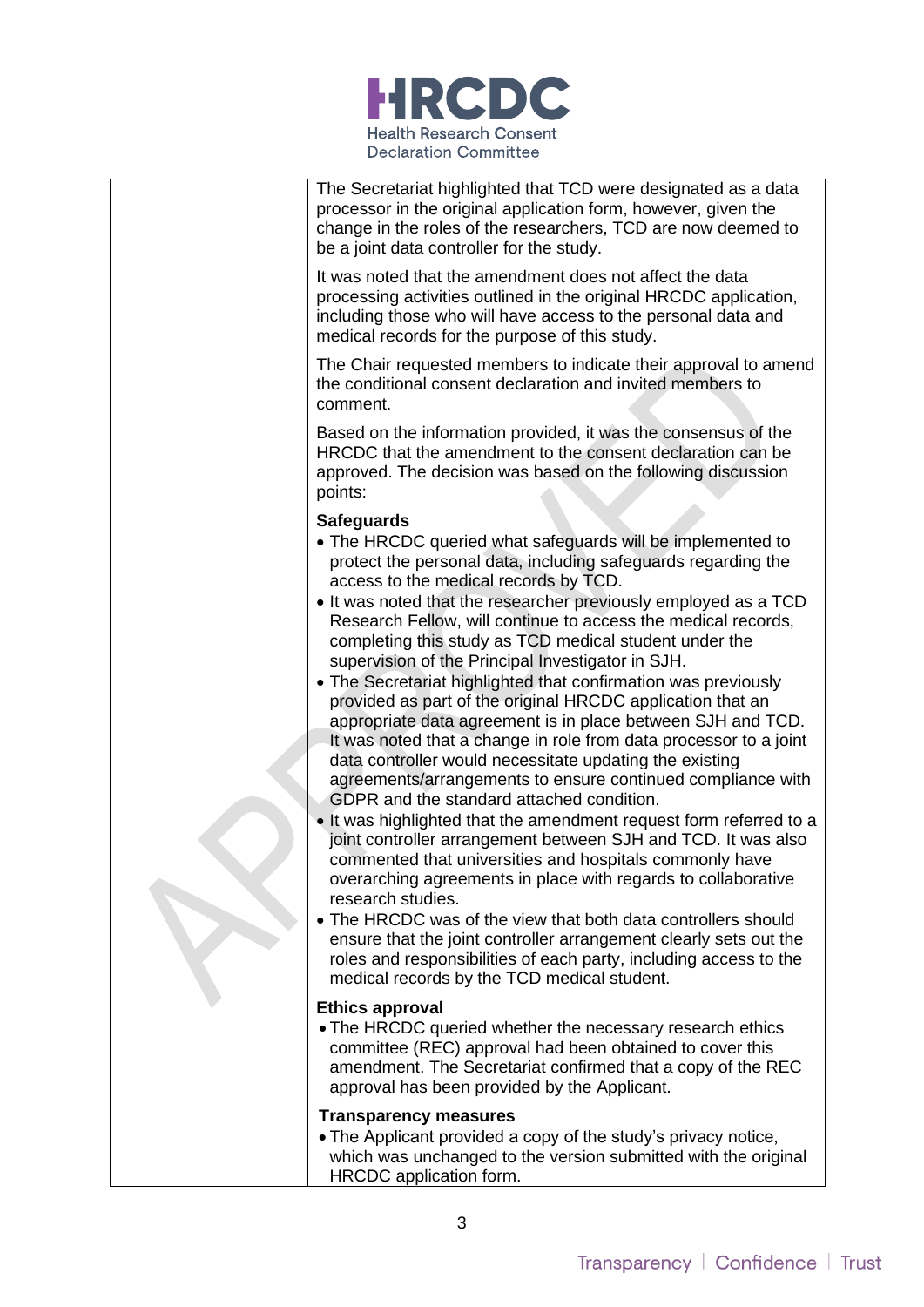

|                                  | . It was noted that this document already refers to the<br>involvement of TCD in this study. If not already done so, it was<br>discussed that all transparency measures should clearly outline<br>the role of TCD.                                                                                                                                                                                                                                                                                                                                                                |
|----------------------------------|-----------------------------------------------------------------------------------------------------------------------------------------------------------------------------------------------------------------------------------------------------------------------------------------------------------------------------------------------------------------------------------------------------------------------------------------------------------------------------------------------------------------------------------------------------------------------------------|
| <b>HRCDC Decision:</b>           | The consensus of the HRCDC was that the conditional<br>declaration could be amended.                                                                                                                                                                                                                                                                                                                                                                                                                                                                                              |
| <b>Amendment Duration</b>        | The approval for the amendment is made commencing 12 <sup>th</sup> April<br>2022 and shall be valid until 31st May 2023 at which point the<br>data will be anonymised. This is in line with the duration of the<br>consent declaration made.                                                                                                                                                                                                                                                                                                                                      |
| <b>HRCDC</b><br>Recommendations: | <b>Recommendation 1: Notwithstanding that a joint data controller</b><br>agreement is in place between the joint data-controller parties<br>(Ref; application form), the Applicant should ensure that the data<br>agreements/arrangements in place between St James's Hospital<br>Dublin and Trinity College Dublin, clearly outline the roles and<br>responsibilities of each party for this specific study. This includes<br>clearly outlining the role and responsibilities of the study<br>investigators, including the TCD medical student accessing the<br>medical records. |
|                                  | <b>Recommendation 2:</b> The privacy notice submitted as part of the<br>amendment request form outlines that TCD are involved in this<br>study. More broadly and linked to Condition 2 attached to the<br>original consent declaration, the Applicant is recommended to<br>ensure that other transparency measures to be implemented will<br>highlight the role and responsibility of TCD in this study, if not<br>done so already.                                                                                                                                               |

# **8. New Applications**

| Reference ID:              | 22-001-AF1/CSO                                                                                                                                                                                                                                                                                                                                                                                                                                                                                                                                                                                                                                                                                                            |
|----------------------------|---------------------------------------------------------------------------------------------------------------------------------------------------------------------------------------------------------------------------------------------------------------------------------------------------------------------------------------------------------------------------------------------------------------------------------------------------------------------------------------------------------------------------------------------------------------------------------------------------------------------------------------------------------------------------------------------------------------------------|
| Lead Applicant:            | Patricia Fitzpatrick                                                                                                                                                                                                                                                                                                                                                                                                                                                                                                                                                                                                                                                                                                      |
| Data Controllers:          | <b>University College Dublin</b>                                                                                                                                                                                                                                                                                                                                                                                                                                                                                                                                                                                                                                                                                          |
| Title:                     | Study of the impact of lifestyle factors on COVID-19 outcomes                                                                                                                                                                                                                                                                                                                                                                                                                                                                                                                                                                                                                                                             |
| Research Objective:        | This is a study that will be carried out over a period of 6 months in<br>the UCD School of Public Health, Physiotherapy and Sport<br>Science. A pseudonymised secondary dataset will be utilised,<br>which is available from the CSO on behalf of the HSE. The<br>objective of the study is to assess the impact of modifiable risk<br>factors including weight, height and BMI, smoking status, taking<br>into account the effect of age, gender, ethnicity and co-morbidities<br>including diabetes, hypertension, cancer and hypertension, on<br>outcomes of COVID-19. The available pseudonymised dataset<br>includes follow up detail by COVID-19 case on hospitalisation and<br>ICU admission with associated data. |
| Reason for<br>Declaration: | The Applicant is seeking to access and obtain pseudonymised<br>data (research microdata files) from the COVID-19 Data Research<br>Hub, hosted by the Central Statistics Office. As the data being<br>accessed is pseudonymised data and that it is not feasible to seek<br>consent from individuals whose data is held by the CSO within the<br>COVID-19 data hub, a consent declaration is required.                                                                                                                                                                                                                                                                                                                     |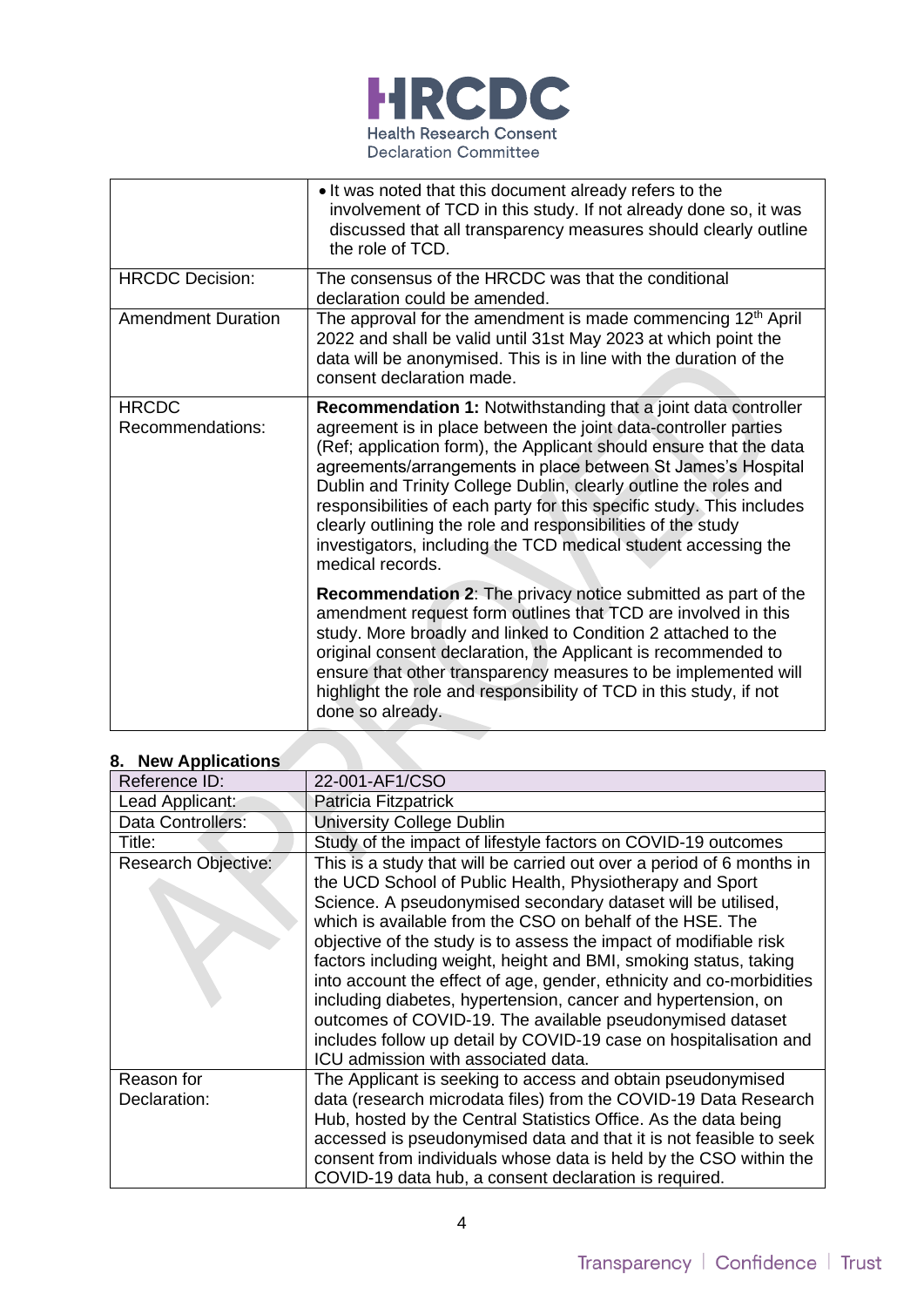

| <b>HRCDC Comments:</b> | The Chair introduced the agenda item and highlighted that the<br>study had obtained exemption from full University College Dublin<br>(UCD) research ethics committee review.                                                                                                                                                                                                                                                                                                                                                                                                                                                                                                                                                                                     |
|------------------------|------------------------------------------------------------------------------------------------------------------------------------------------------------------------------------------------------------------------------------------------------------------------------------------------------------------------------------------------------------------------------------------------------------------------------------------------------------------------------------------------------------------------------------------------------------------------------------------------------------------------------------------------------------------------------------------------------------------------------------------------------------------|
|                        | The Secretariat outlined the discussion it had with the UCD<br>research ethics committee (REC) prior to the HRCDC meeting, to<br>further understand the ethical review process that was undertaken<br>for this study. The Secretariat learned that studies meeting<br>specific criteria and deemed to be low risk, can seek an exemption<br>from the 'full' (entire committee) REC review. If granted an<br>exemption from full REC review, the study undergoes ethics<br>review by the REC Chairperson.                                                                                                                                                                                                                                                         |
|                        | The Secretariat highlighted that this study has been ethically<br>approved via this alternate review process for low-risk studies.                                                                                                                                                                                                                                                                                                                                                                                                                                                                                                                                                                                                                               |
|                        | The Chair requested each HRCDC member to indicate whether a<br>consent declaration should be made. After discussing the<br>application, and based on the information provided by the<br>Applicant, it was the consensus of the HRCDC that a conditional<br>declaration should be made. The decision was based on the<br>following discussion points:                                                                                                                                                                                                                                                                                                                                                                                                             |
|                        | <b>Public Interest</b><br>• On balance the HRCDC was of the view that there is a strong<br>public interest case for undertaking this study.                                                                                                                                                                                                                                                                                                                                                                                                                                                                                                                                                                                                                      |
|                        | <b>REC approval</b><br>• Notwithstanding the REC review process that was undertaken<br>and the strong data protection safeguards that are in place for<br>the use of data within the CSO COVID-19 Data Research Hub,<br>the HRCDC was of the view that it would be appropriate for the<br>study to undergo full REC review.<br>It was commented that a full ethical review should be sought as<br>a safeguard given the nature of the study, the extent of data<br>being accessed and that participants are unable to consent for<br>the use of their personal data in this research.<br>It was discussed that the consent declaration would not be<br>effective until confirmation of REC approval via the full UCD<br>review process is provided to the HRCDC. |
|                        | Data minimisation<br>• The HRCDC discussed the extent of the data in the CSO<br>COVID-19 Data Research Hub that will be accessed and<br>processed for this study. From the information provided it was<br>noted that the Applicant is requesting a large volume of data<br>from the CSO, including information on medical diagnosis that<br>may only apply to a smaller number of individuals.<br>• Notwithstanding the strong safeguards that are put in place by<br>the CSO to minimise the data protection risks, it was<br>commented that the greater extent of data being accessed may<br>increase the level of data protection risks.                                                                                                                      |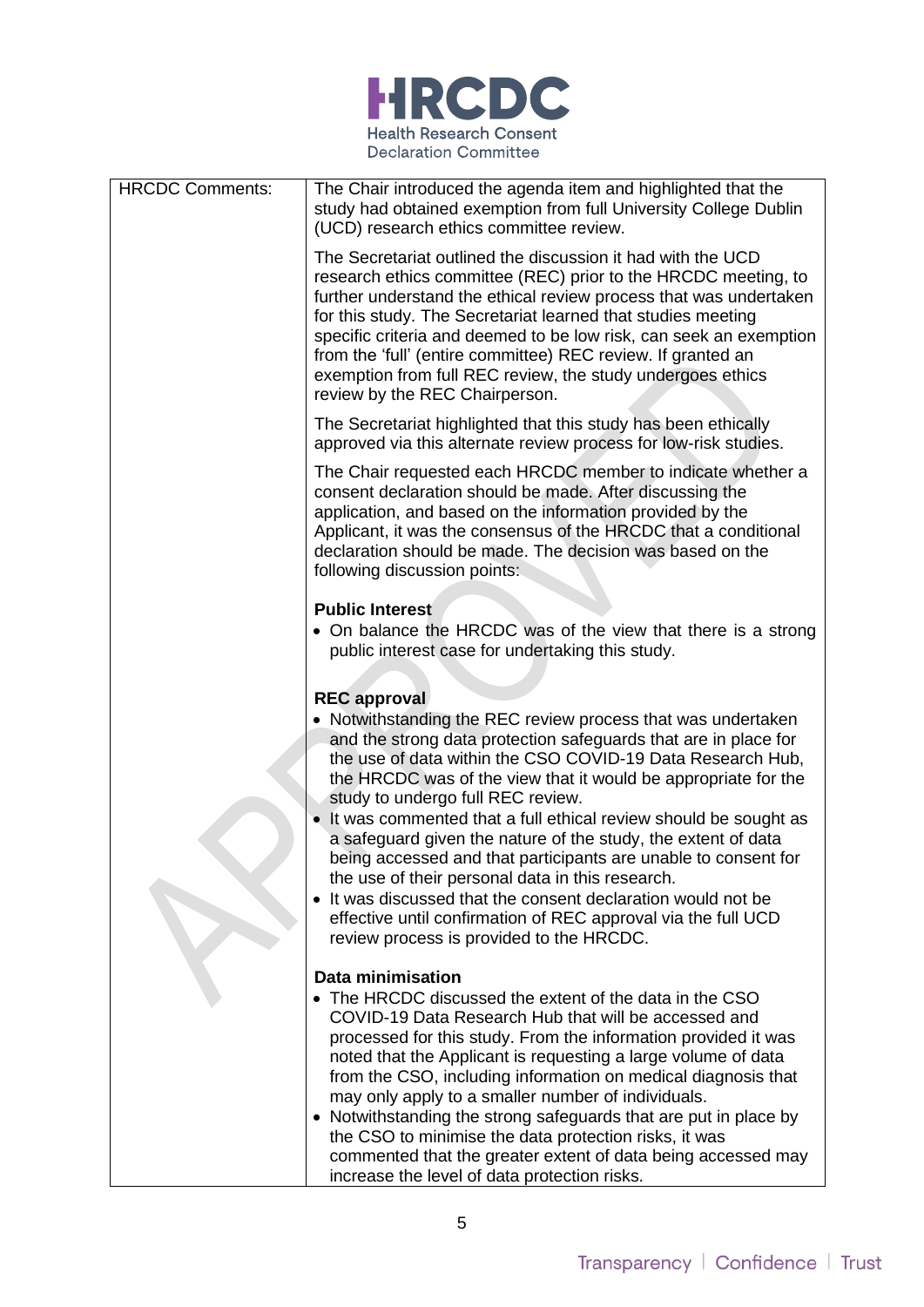

|                             | • Correspondingly, it was discussed that the Applicant should<br>ensure that only the minimal amount of data is accessed and<br>processed via the CSO COVID-19 Data Research Hub for the<br>purpose of this study.                                                                                                                                                                                   |
|-----------------------------|------------------------------------------------------------------------------------------------------------------------------------------------------------------------------------------------------------------------------------------------------------------------------------------------------------------------------------------------------------------------------------------------------|
|                             |                                                                                                                                                                                                                                                                                                                                                                                                      |
|                             | <b>Data Controllership</b><br>• It was queried if the CSO was a joint data controller in this<br>study. It was confirmed that the CSO are the data controller of<br>the data in the COVID-19 Data Research Hub however they are<br>not a joint controller of the study alongside UCD.                                                                                                                |
|                             |                                                                                                                                                                                                                                                                                                                                                                                                      |
|                             | Duration of the consent declaration<br>• The HRCDC queried the duration of the consent declaration that<br>was requested.                                                                                                                                                                                                                                                                            |
|                             | • It was noted that researchers will be designated as CSO<br>Officers of Statistics for a one-year duration, to enable access to<br>the CSO COVID-19 Data Research Hub. While it was noted that<br>this designation is usually for one year, the Applicant has<br>outlined that the declaration is only required for 6 months.                                                                       |
|                             | Legal basis and relevant condition                                                                                                                                                                                                                                                                                                                                                                   |
|                             | • It was noted that GDPR Article $9(2)(h)$ 'health and social care'<br>and Article $9(2)(i)$ 'public health' were stated as the relevant<br>conditions for processing special category personal data.<br>• While it is the responsibility of the data controller to determine                                                                                                                        |
|                             | the legal basis and relevant condition for processing personal<br>data, the HRCDC discussed that Article 9(2)(j) 'Scientific<br>Research' may be a more appropriate relevant condition to reply                                                                                                                                                                                                      |
|                             | upon.                                                                                                                                                                                                                                                                                                                                                                                                |
|                             | <b>Transparency measures</b>                                                                                                                                                                                                                                                                                                                                                                         |
|                             | • The HRCDC was of the view that the Applicant's response<br>regarding transparency measures was inadequate, focusing<br>specifically on the dissemination of the research findings. It was<br>discussed that enhanced transparency measures should be<br>implemented and more accessible, such that participants and<br>the public can be made aware of this study and the use of<br>personal data. |
|                             | Public, patient and carer involvement (PPI)                                                                                                                                                                                                                                                                                                                                                          |
|                             | • The HRCDC acknowledged the difficulties in undertaking PPI<br>engagement in the context of this study. It was discussed that<br>an appropriate recommendation would be for the Applicant to<br>explore what PPI activity could be undertaken.                                                                                                                                                      |
| <b>HRCDC Decision:</b>      | The consensus of the HRCDC was that a Conditional Consent                                                                                                                                                                                                                                                                                                                                            |
| Duration of                 | Declaration should be made.<br>The Declaration is made on 12 <sup>th</sup> April 2022 and is valid for 6                                                                                                                                                                                                                                                                                             |
| Declaration:                | months until 31 <sup>st</sup> October 2022.                                                                                                                                                                                                                                                                                                                                                          |
| <b>Conditions Attached:</b> | <b>Condition 1:</b> It is a condition of this consent declaration that the                                                                                                                                                                                                                                                                                                                           |
|                             | Applicant must seek and obtain full ethical review from the<br>University College Dublin research ethics committee. For the                                                                                                                                                                                                                                                                          |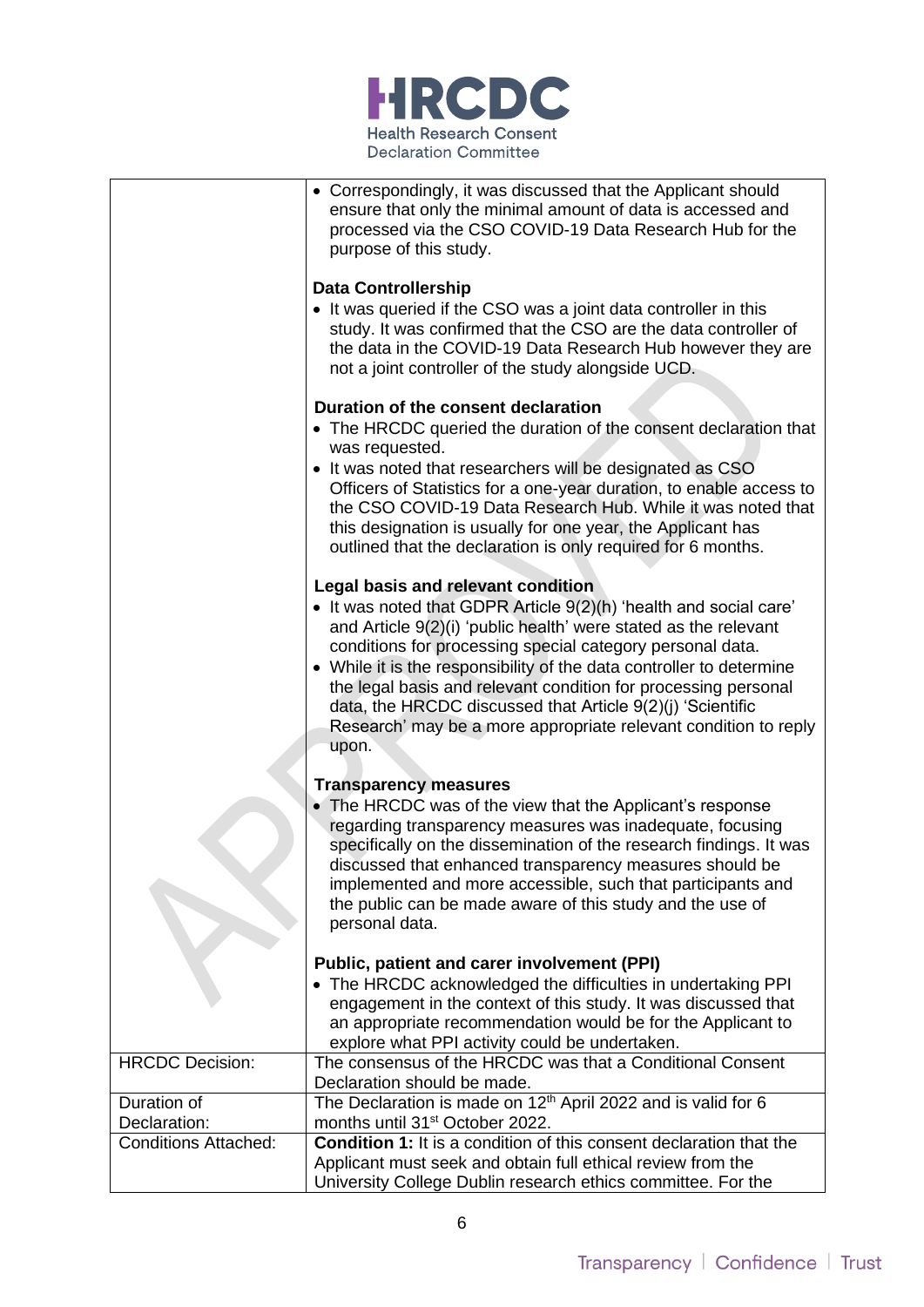

|                  | avoidance of doubt the consent declaration will not become<br>effective until full ethical review and approval is obtained for this<br>study and confirmation of this is provided to the HRCDC.                                                                                                                                                                                                                                                                                                                                                                                     |
|------------------|-------------------------------------------------------------------------------------------------------------------------------------------------------------------------------------------------------------------------------------------------------------------------------------------------------------------------------------------------------------------------------------------------------------------------------------------------------------------------------------------------------------------------------------------------------------------------------------|
|                  | <b>Note:</b> Any material changes to the study and data processing<br>activities that may result from the full ethical review must be<br>highlighted to the HRCDC. The HRCDC reserve the right to<br>review the consent declaration made based on the decision and<br>feedback of the UCD REC.                                                                                                                                                                                                                                                                                      |
|                  | Condition 2: Further to Condition 1, this consent declaration is<br>not effective until final approval to access the COVID-19 Data<br>Research Hub has been granted by the CSO. Confirmation of final<br>CSO approval must be provided to the HRCDC as soon as<br>possible.                                                                                                                                                                                                                                                                                                         |
|                  | <b>Condition 3:</b> In consultation with the Central Statistics Office, the<br>Applicant must review the extent of data that will be accessed and<br>processed from the COVID-19 Data Research Hub for the<br>purpose of this study, and thoroughly examine whether the<br>necessary data to be processed can be further minimised.                                                                                                                                                                                                                                                 |
|                  | <b>Condition 4.</b> The Applicant is required to implement enhanced<br>transparency measures that go beyond the dissemination of the<br>study findings. To meet this condition substantively, such<br>measures should:<br>inform participants and the public about the existence of this<br>(i)<br>study and the use of personal data in this study,<br>(ii) ensure there is clarity of information on the purpose of this<br>study, how and where the data is accessed for this study,<br>and<br>(iii) the extent of the data that will be accessed and processed<br>from the CSO. |
|                  | Transparency measures could include an easy-to-locate study<br>website/webpage, social media channels and other<br>communication platforms. Such measures should be implemented<br>prior to the commencement of the study and in place during the 6-<br>month study timeframe. This is a reporting requirement of the<br>Annual review.                                                                                                                                                                                                                                             |
| <b>HRCDC</b>     | Recommendation 1. In discussion with the data controller's data                                                                                                                                                                                                                                                                                                                                                                                                                                                                                                                     |
| Recommendations: | protection officer, the Applicant is recommended to review and                                                                                                                                                                                                                                                                                                                                                                                                                                                                                                                      |
|                  | consider the appropriateness of the selected Article 9 relevant                                                                                                                                                                                                                                                                                                                                                                                                                                                                                                                     |
|                  | conditions for the processing of special category personal data.<br>Specifically, the Applicant is requested to consider if Article 9(2)(j)                                                                                                                                                                                                                                                                                                                                                                                                                                         |
|                  | 'Scientific Research' may be more appropriate in the context of                                                                                                                                                                                                                                                                                                                                                                                                                                                                                                                     |
|                  | this research study.                                                                                                                                                                                                                                                                                                                                                                                                                                                                                                                                                                |
|                  |                                                                                                                                                                                                                                                                                                                                                                                                                                                                                                                                                                                     |
|                  | Recommendation 2. Public and patient involvement (PPI) is<br>considered an important data protection safeguard in situations                                                                                                                                                                                                                                                                                                                                                                                                                                                        |
|                  | where it is not possible to seek participant consent. The Applicant                                                                                                                                                                                                                                                                                                                                                                                                                                                                                                                 |
|                  | is requested to explore and consider what PPI activities could be                                                                                                                                                                                                                                                                                                                                                                                                                                                                                                                   |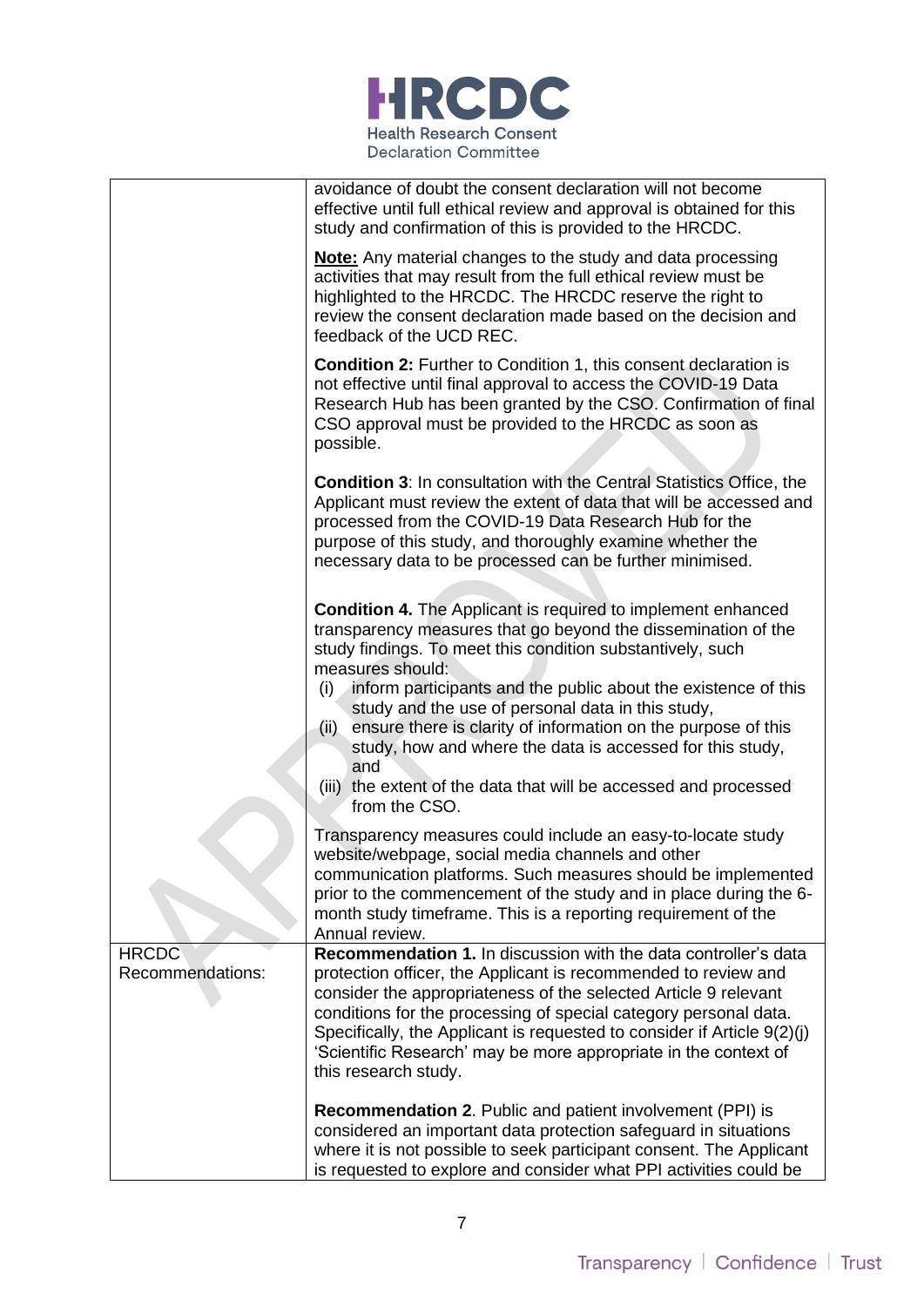

| undertaken with regards this specific study, for example           |
|--------------------------------------------------------------------|
| engagement with relevant representative groups or other            |
| individuals. PPI activities can inform and benefit the development |
| of this study and other matters such as transparency measures.     |

## **9. Annual Reviews**

The Secretariat has received 3 annual reviews in advance of the meeting which were deemed satisfactory:

- Ref ID: 19-022-AF2; Rose Anne Kenny, TILDA Study
- Ref ID: 19-019-AF2; Fergus McCarthy, IMPROVED Study
- Ref ID: 19-024-AF2; Geraldine Boylan, INFANT-Seizures

# **10. Activities report and events of interest**

- The Secretariat provided a report on its activities to the HRCDC in advance of the meeting.
- The following upcoming events of interest of where noted:
	- The National Office of Clinical Audit *Annual Conference 'Data Driving Quality'*: Wednesday 20th April, 10am-1pm [\(https://www.noca.ie/events/noca-annual](https://www.noca.ie/events/noca-annual-conference-2022)[conference-2022\)](https://www.noca.ie/events/noca-annual-conference-2022)
		- University of Hong Kong 'Personal Data Protection Regimes and the Sharing of Human Genetic Data for Research': Friday 22<sup>nd</sup> April, 8pm HKT (<https://www.cmel.hku.hk/events-detail.php?id=90>)
- The following documents/publications of interest where noted:
	- US-EU data transfers: The US Privacy shield is being replaced by a Trans-Atlantic data privacy framework [\(https://ec.europa.eu/commission/presscorner/detail/en/FS\\_22\\_2100\)](https://ec.europa.eu/commission/presscorner/detail/en/FS_22_2100). The HRCDC discussed that it is the responsibility of data controllers to maintain

compliance when transferring personal data to the US.

- HSE National Consent Policy has been published; Part 3 'Research' has not been updated as the this section is still under revision. [\(https://www.hse.ie/eng/about/who/qid/other-quality-improvement](https://www.hse.ie/eng/about/who/qid/other-quality-improvement-programmes/consent/hse-national-consent-policy.pdf)[programmes/consent/hse-national-consent-policy.pdf\)](https://www.hse.ie/eng/about/who/qid/other-quality-improvement-programmes/consent/hse-national-consent-policy.pdf)
- HRCDC Ref ID: 20-024-AF1 '*The GenOMICC study - Genetics of Mortality in Critical Care'* - has been published in Nature [\(https://www.nature.com/articles/s41586-022-04576-6\)](https://www.nature.com/articles/s41586-022-04576-6) and in the Irish Times [\(https://www.irishtimes.com/news/science/new-study-can-help-improve-outcomes](https://www.irishtimes.com/news/science/new-study-can-help-improve-outcomes-in-critically-ill-covid-patients-irish-researcher-1.4821637?mode=sample&auth-failed=1&pw-origin=https%3A%2F%2Fwww.irishtimes.com%2Fnews%2Fscience%2Fnew-study-can-help-improve-outcomes-in-critically-ill-covid-patients-irish-researcher-1.4821637)[in-critically-ill-covid-patients-irish-researcher-1.4821637?mode=sample&auth](https://www.irishtimes.com/news/science/new-study-can-help-improve-outcomes-in-critically-ill-covid-patients-irish-researcher-1.4821637?mode=sample&auth-failed=1&pw-origin=https%3A%2F%2Fwww.irishtimes.com%2Fnews%2Fscience%2Fnew-study-can-help-improve-outcomes-in-critically-ill-covid-patients-irish-researcher-1.4821637)[failed=1&pw](https://www.irishtimes.com/news/science/new-study-can-help-improve-outcomes-in-critically-ill-covid-patients-irish-researcher-1.4821637?mode=sample&auth-failed=1&pw-origin=https%3A%2F%2Fwww.irishtimes.com%2Fnews%2Fscience%2Fnew-study-can-help-improve-outcomes-in-critically-ill-covid-patients-irish-researcher-1.4821637)[origin=https%3A%2F%2Fwww.irishtimes.com%2Fnews%2Fscience%2Fnew](https://www.irishtimes.com/news/science/new-study-can-help-improve-outcomes-in-critically-ill-covid-patients-irish-researcher-1.4821637?mode=sample&auth-failed=1&pw-origin=https%3A%2F%2Fwww.irishtimes.com%2Fnews%2Fscience%2Fnew-study-can-help-improve-outcomes-in-critically-ill-covid-patients-irish-researcher-1.4821637)[study-can-help-improve-outcomes-in-critically-ill-covid-patients-irish-researcher-](https://www.irishtimes.com/news/science/new-study-can-help-improve-outcomes-in-critically-ill-covid-patients-irish-researcher-1.4821637?mode=sample&auth-failed=1&pw-origin=https%3A%2F%2Fwww.irishtimes.com%2Fnews%2Fscience%2Fnew-study-can-help-improve-outcomes-in-critically-ill-covid-patients-irish-researcher-1.4821637)

**11. Any Other Business** 

[1.4821637\)](https://www.irishtimes.com/news/science/new-study-can-help-improve-outcomes-in-critically-ill-covid-patients-irish-researcher-1.4821637?mode=sample&auth-failed=1&pw-origin=https%3A%2F%2Fwww.irishtimes.com%2Fnews%2Fscience%2Fnew-study-can-help-improve-outcomes-in-critically-ill-covid-patients-irish-researcher-1.4821637)

• The Chair reminded members that the next meeting of the HRCDC on  $10<sup>th</sup>$  May, will be held in person at the offices of the Health Research Board. It was further noted that a speaker is confirmed to discuss the topic of public interest at this meeting.